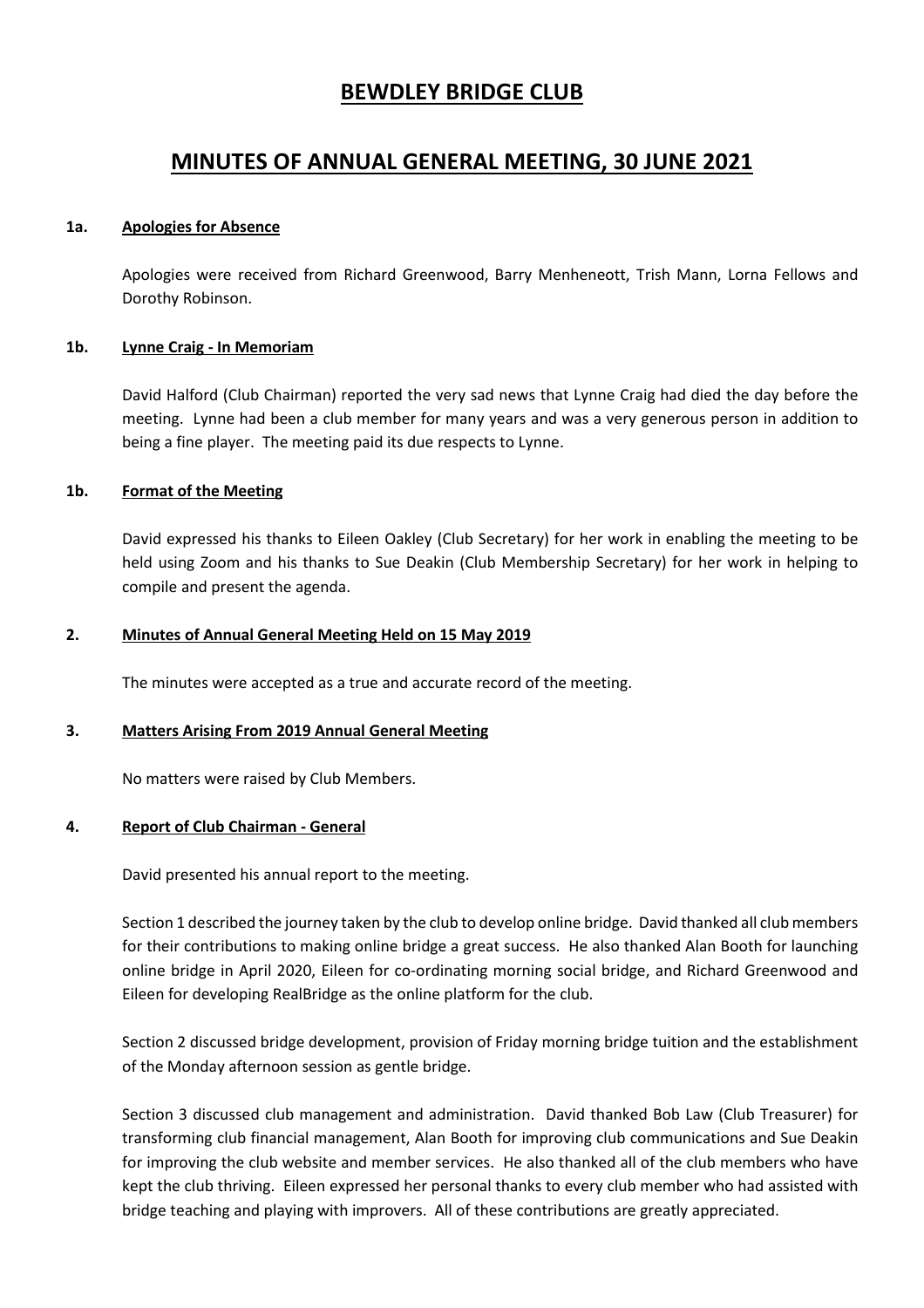Section 4 showed showed the key performance indicators - record number of members, record table numbers across multiple playing sessions and more bridge available and played than at any time in club history.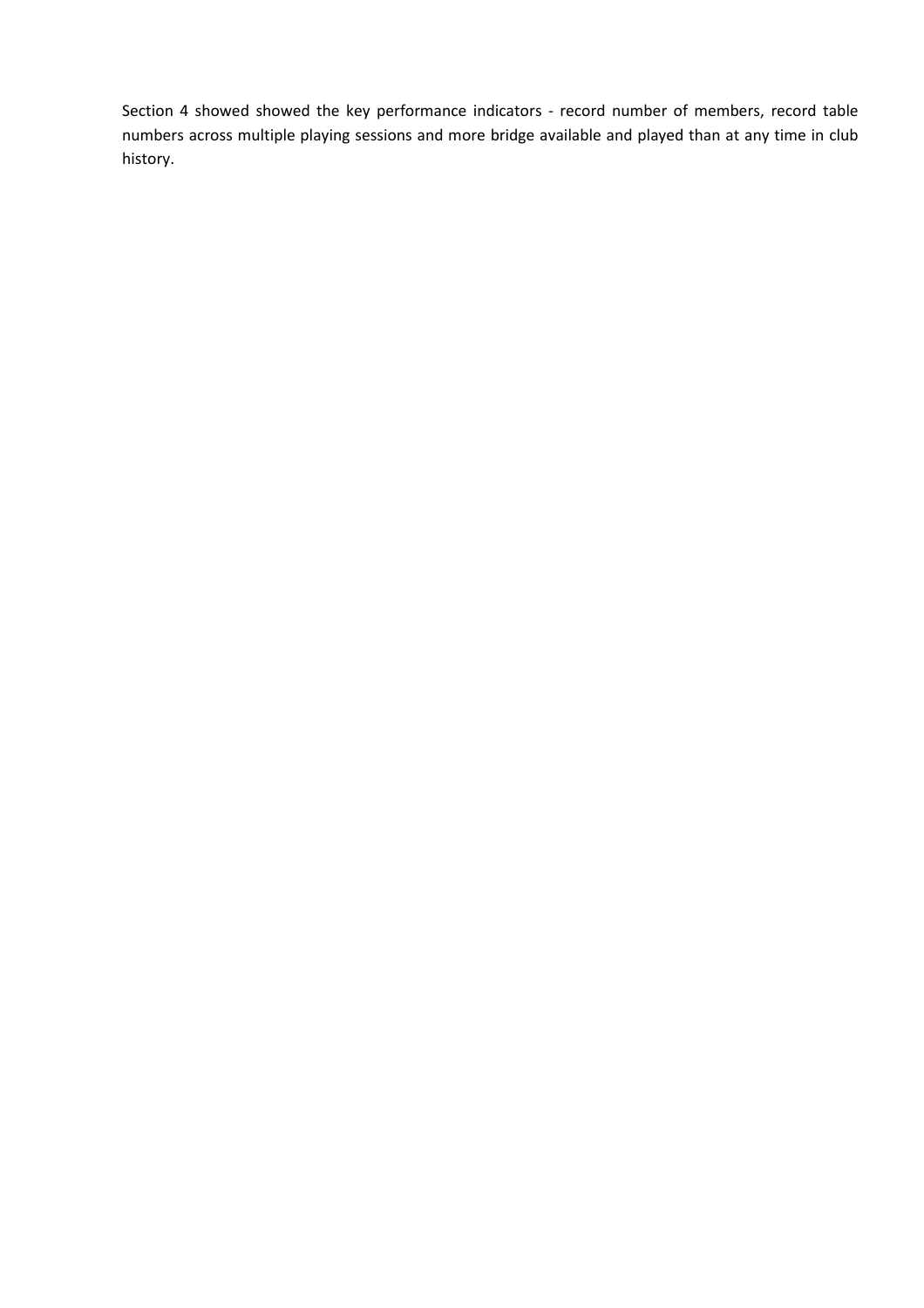Section 5 paid tribute to the immeasurable contribution made by Richard Greenwood, who has announced his intention to resign from the Club Committee following the Annual General Meeting. Members thanked Richard for all of hisservicesto the club both in terms of delivering the club modernisation programme and providing bridge tuition.

Section 6 summarised the conclusions from the report. Club Members **AGREED** the conclusions from the report which were:-

- The club has continued to prosper despite the most challenging year in its history with no Face To Face Bridge played;
- The club has invested heavily in the development of online bridge and in that respect is the most successful bridge club in Worcestershire;
- Online bridge has proved to be extremely successful and the recent Member Consultation Exercise has shown that members are very keen that online bridge continues into a future that remains uncertain;
- There are significant decisions that lie ahead for the club around potential resumption of Face To Face Bridge;
- Club finances and management capacity is strong;
- The club has a superb, active membership base and it is that energy that drives the Club Committee forward, continuing to strive to create the best possible bridge offer in very uncertain times.

## **5. Report of Club Treasurer - Financial Statements at 31 March 2021**

Bob submitted both a covering report and the financial statements themselves.

Bob expressed his thanks to John Neale (Past Treasurer) for handing over excellent financial records and commented that John's recent death brought an end to over twenty five years of wonderful service to the club. He also expressed his thanks to Jane Somervell for auditing the financial statements for both 2020 and 2021 in difficult circumstances.

The principal conclusions from the report are that:-

- A small surplus was generated during the year;
- The club bank balance is satisfactory;
- The club owns significant capital assets in the form of bridge equipment.

Club Members **AGREED** to endorse both sections of the report.

#### **6. Election of Committee and Officers, 2021/22**

David advised the meeting that all current Officers and Committee Members are willing to continue to serve the club for the 2021/22 club year. He expressed his gratitude for the support provided by all members of the Committee during the year. Club Members **RESOLVED** that the current members of the Committee should be re-elected to serve during the 2021/22 club year.

Members also **RESOLVED** to endorse the recommendation that the Club Chairman and Club Secretary be authorised to co-opt such additional Committee members as may be required given the extensive workload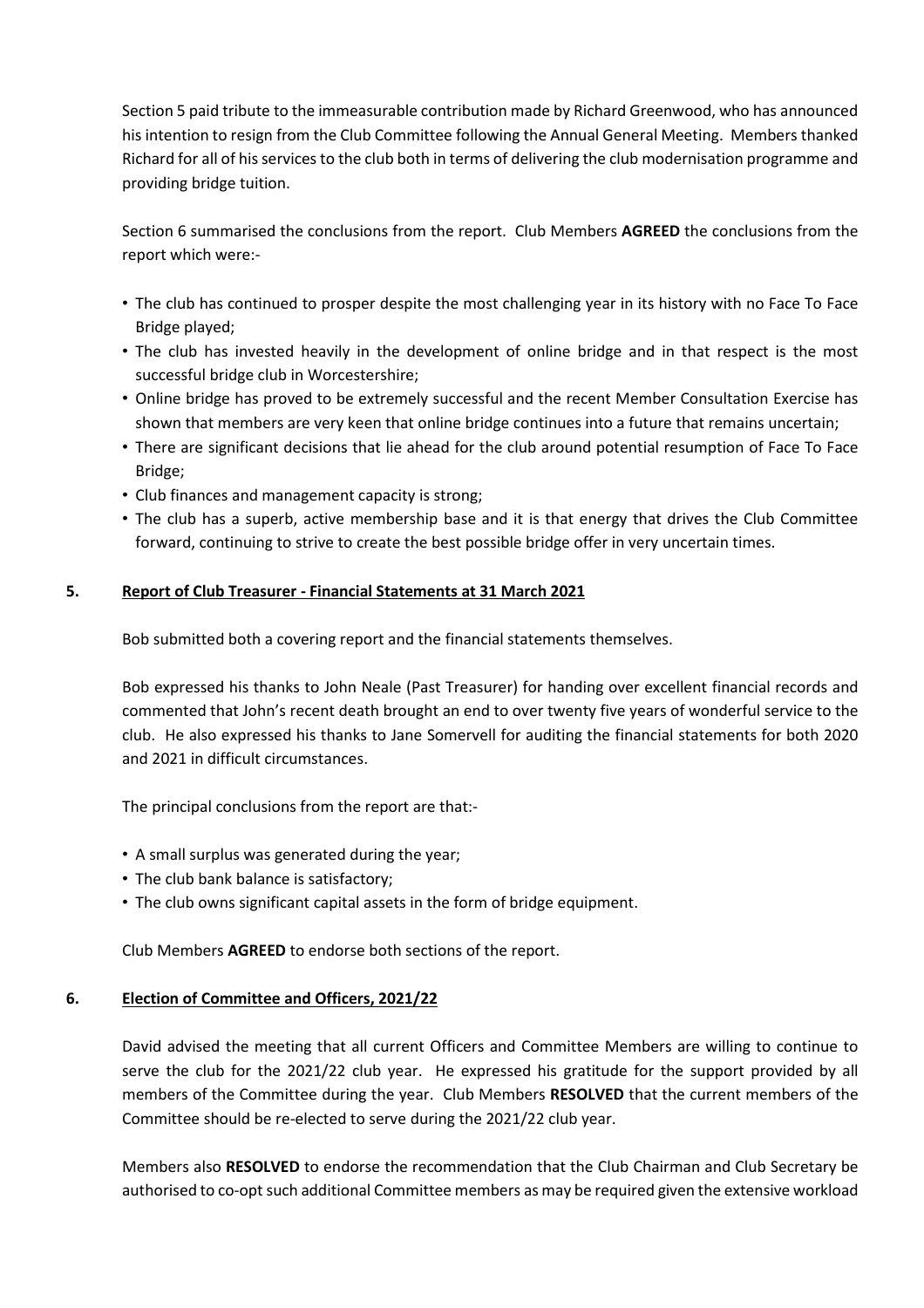of the year. Subsequent to this resolution, David approached Jonathan Price who expressed his willingness to join the Committee and was duly co-opted.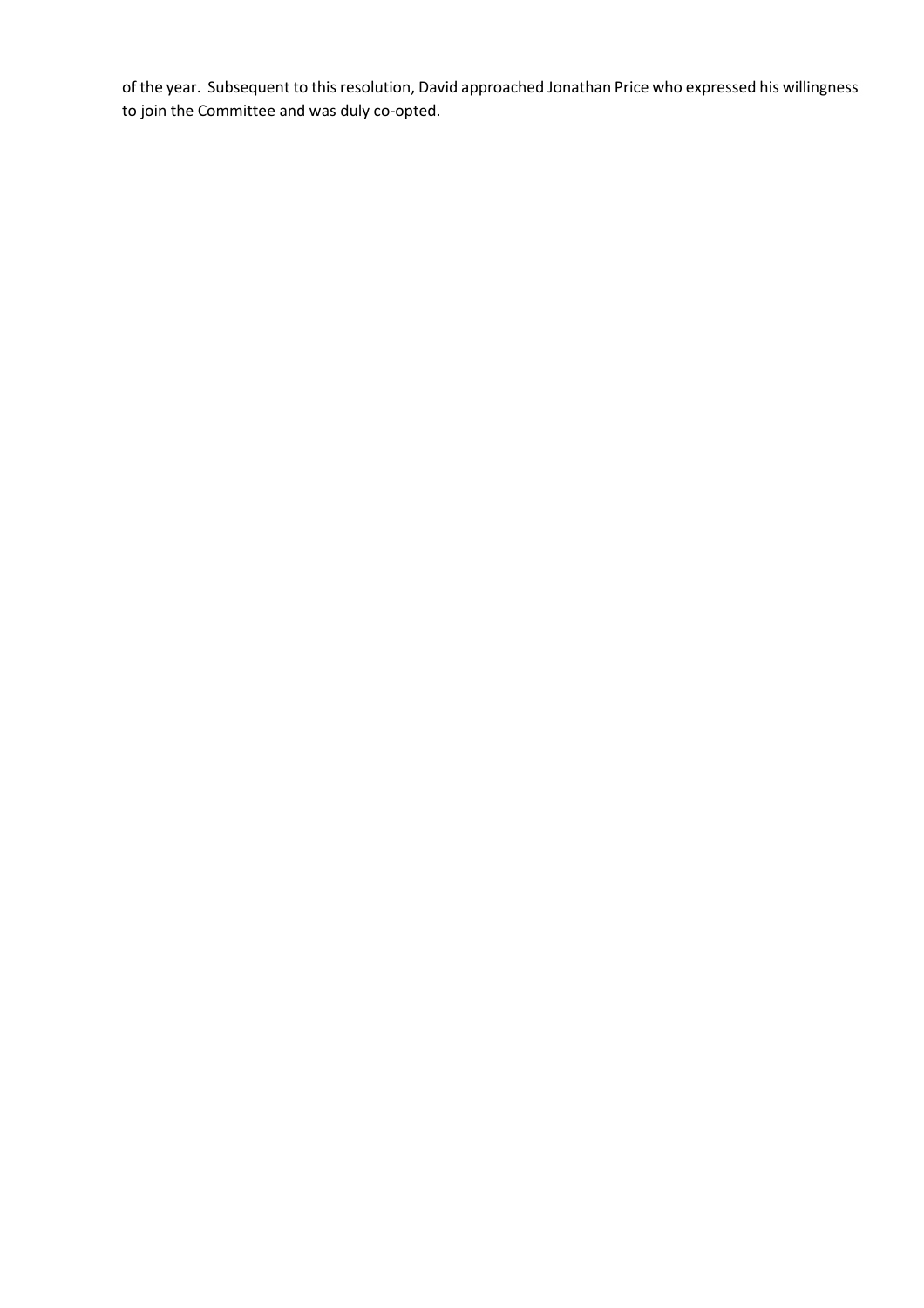## **7. Report of Club Chairman - Resumption of Face To Face Bridge (F2FB) and Club Relocation**

David submitted a report which was set in the context of the recent Member Consultation Exercise (MCE). A significant conclusion from the MCE was that members expressed a clear preference for continuing to stage both the **MONDAY AFTERNOON** and **THURSDAY EVENING** sessions as **ONLINE BRIDGE**.

David reported that the results from the MCE were more nuanced in respect of **WEDNESDAY EVENING** sessions but that approximately 60% of members expressed a preference for these sessions remaining online. Some members expressed a preference for a return to F2FB. In the immediate term Wednesday evening sessions will be staged **ONLINE** until at least 29 September 2021 in line with membership subscriptions for the period from 1 April to 30 September 2021.

A further possibility, not fully covered in the report, would be to commence a **F2FB AFTERNOON** if circumstances permitted at a venue as yet unidentified.

David pointed out that he and the Committee need to be satisfied that the club has the managerial capacity to resume F2FB to an acceptable standard. Additional support would be essential and a clear plan needs to be set in place.

It was **AGREED** that decisions around the future of **WEDNESDAY EVENING** sessions were complex and that further consultation with club members was required, particularly if the Government announces the discontinuation of social distancing and sanitary requirements in the near future.

It was also **AGREED** that members would be consulted to ascertain the possible interest in establishing an **AFTERNOON F2FB** session on a day and at a venue to be identified.

Club Members **NOTED** the report and **ENDORSED** the recommendation to authorise that the Club Chairman and Club Secretary can co-opt additional Committee members as required given the complex issues that would face the club in the event of a resumption of F2FB.

#### 8**. Club Trophies**

Members were requested to **NOTE** the following successes for members in club trophies for 2019/20 and 2020/21 and that arrangements for the award of these trophies will be made when circumstances allow.

2019/20:-

- a) Club Shield Richard Greenwood and Stuart Norgrove;
- b) Myra Hunter Cup Richard Greenwood and Stuart Norgrove;
- c) Handicap Trophy Robin Mumphreys and David Holdsworth;
- d) Teams Trophy Jonathan Price, Martin Griffiths, Steve Brown and Derek Moses;
- e) Packwood Family Trophy Rachel Ward.